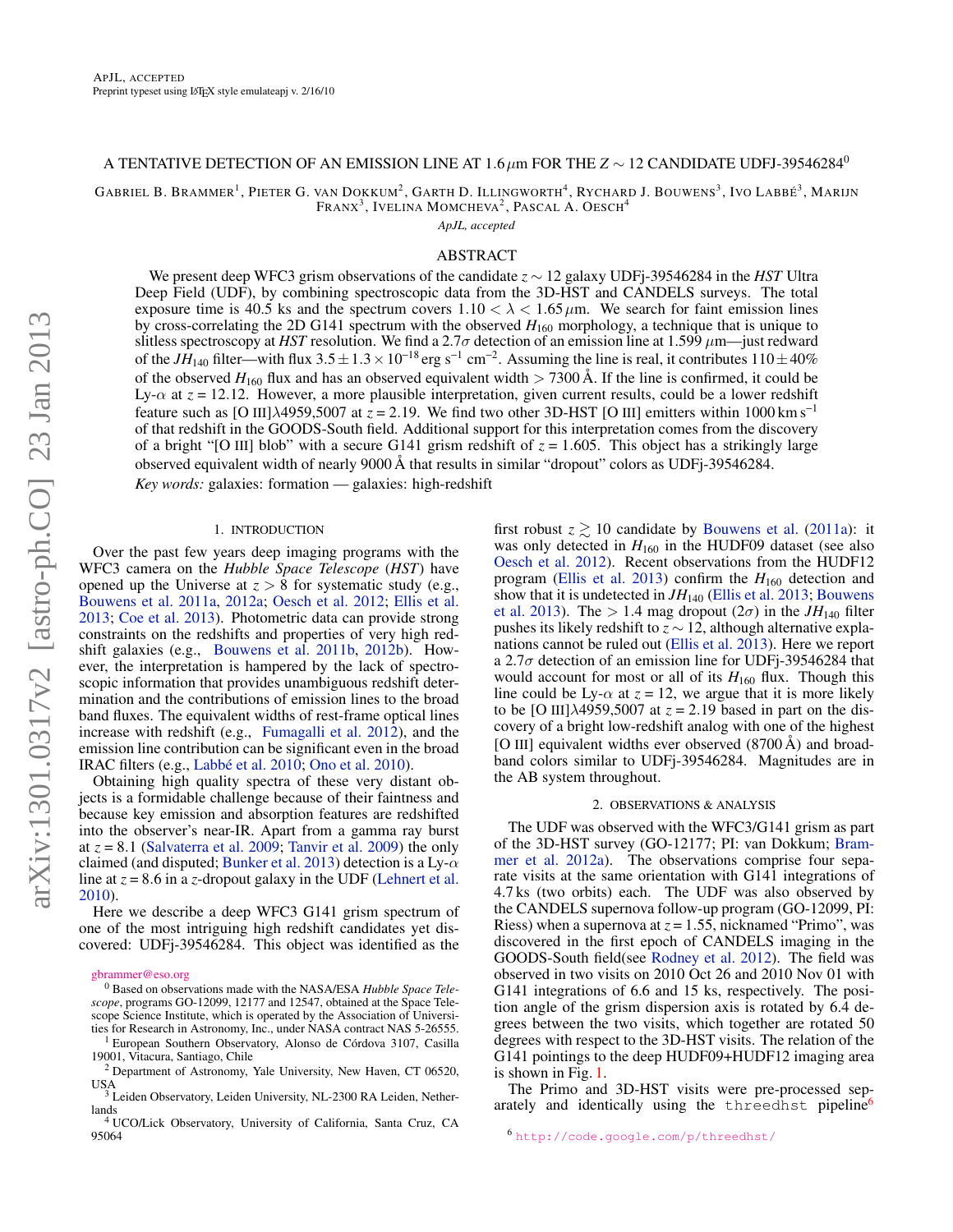[\(Brammer et al.](#page-4-11) [2012a\)](#page-4-11). The individual exposures of each visit were then combined into a mosaic by interlacing the pixels to a subgrid of pixels that are exactly half their original size. Interlacing pixels from input images which have 0.5 pixel offsets (by design in 3D-HST and rounded for CANDELS-Primo) results in a one-to-one correspondence between input and output pixels (e.g., [van Dokkum et al.](#page-5-5) [2000\)](#page-5-5) and offers the key benefit of preserving the individual pixel errors.

With the HUDF12  $H_{160}$  image defining the 1.6  $\mu$ m flux densities and spatial morphologies, we compute a full quantitative contamination model of all objects in the field to  $H_{160} < 28$ . The modeling technique, first presented in [Brammer et al.](#page-4-12) [\(2012b\)](#page-4-12), includes the first 4 spectral orders, among them the compact zeroth order that can resemble emission lines. The models of bright objects with  $H_{160}$  < 23 are refined based on their observed spectra, while fainter objects are assumed to have continua flat in units of  $f_{\lambda}$ . Therefore, emission lines in fainter galaxies are not included in the contamination model.

To generate a deep 2D spectrum from all UDF grism integrations, we first extract two-dimensional spectra from each visit. These spectra are aligned in two dimensions to the nearest pixel in the subsampled grid and the aligned pixels are then combined with inverse variance weights including a term to down-weight contaminated pixels. Stacked spectra from the central 3 arcmin<sup>2</sup> of the UDF have a combined exposure time of 40.5 ks.

## 3. A TENTATIVE EMISSION LINE IN UDFj-39546284

#### 3.1. *The Deep Near-IR Spectrum*

The two-dimensional 40.5 ks G141 spectrum of UDFj-39546284 is shown in Fig. [2.](#page-2-0) While some contamination remains in the stacked spectrum, the orientations of the UDF/G141 visits turn out to be nearly perfect for avoiding significant contamination of the UDFj-39546284 spectrum, particularly at  $\lambda > 1.4 \mu$ m. The contamination-subtracted spectrum is remarkably clean with none of the systematics that typically plague ground-based NIR spectroscopy (see, e.g., [Lehnert et al.](#page-4-9) [2010\)](#page-4-9). The cluster of bright pixels at the top of the spectrum is likely a faint contaminant emission line not included in the model; it lies well away from any contribution from UDFj-39546284.

The "salt-and-pepper" appearance of the 2D spectrum is the result of the uncorrelated noise of the individual pixels. The distribution of cleaned pixel values is gaussian with  $\sigma_{\rm obs} = 0.0033$  electrons s<sup>-1</sup>. Random gaussian deviates scaled by the propagated pixel errors have  $\sigma_{\text{err}} = 0.0036$  electrons s<sup>-1</sup>. This slight overestimation of the errors by 10% is significantly lower than the factors of 60–70% that result from typical applications of the Drizzle algorithm [\(Fruchter et al.](#page-4-13) [2009\)](#page-4-13).

## 3.2. *A* 2σ *Emission Line Detection at*  $\lambda = 1.599 \,\mu m$

Slitless *HST* grism spectra offer a distinct advantage compared to ground-based data for detecting weak emission line features: the 2D spectrum provides an image of the galaxy at the wavelength of the emission line (see, e.g., [Brammer et al.](#page-4-12) [2012b\)](#page-4-12), and the morphology of the galaxy is known a priori from the deep broad-band WFC3 imaging. As long as the emission line morphology and the broad-band morphology are similar (which is generally the case at  $z \sim 1$ ; [Nelson et al.](#page-5-6) [2012\)](#page-5-6), or the line contributes significantly to the broad-band flux (which is the case here; see below), we can search for features in the 2D spectrum whose morphology corresponds



<span id="page-1-0"></span>Figure 1. Exposure map of the 3D-HST and CANDELS G141 grism pointings in the HUDF. The vectors indicate the direction and extent of the firstorder G141 spectra. The locations of the CANDELS supernova and the two faint UDF galaxies described below are indicated. These objects lie in the area of deepest G141 grism coverage, with a total exposure time of 40.5 ks (17 orbits).

to that of the broad-band image.

While there are no obvious emission lines in the raw 2D spectrum, there is a clump of pixels at  $\sim 1.6 \mu$ m which is marginally enhanced compared to its surroundings. To improve the signal-to-noise of this feature, we cross-correlate the 2D spectrum with a kernel defined by the central  $R = 0$ .<sup>"</sup> of the deep  $H_{160}$  thumbnail of UDFj-39546284. This kernel is constructed by extracting kernels for each of the individual UDF/G141 visits with different orientations and combining them weighting by the median error in their corresponding 2D grism spectra. Thus, the object profile is slightly smoothed but will reflect the 2D morphology of lines in the stacked spectrum. The cross-correlation spectrum is shown in the right-hand panels of Fig. [2,](#page-2-0) and the strength of the feature at 1.6  $\mu$ m is enhanced compared to the raw 2D spectrum. We verified that the weak feature is not visible in a similar analysis of any single UDF/G141 visit, confirming that the feature does not arise from a flux excess in one of them individually, such as a group of hot pixels or an un-flagged cosmic ray.

We show a one-dimensional spectrum extracted along the trace in Fig. [3.](#page-2-1) We compute an associated uncertainty at each pixel along the trace, highlighted in blue, by cross-correlating the squared error array with the same  $H_{160}$  kernel. Furthermore, we compute a 2D model spectrum as in Fig. [2](#page-2-0) with known position and integrated line flux, and extract its cross correlation spectrum in the same way as the observed spectrum. The feature at  $\lambda = 1.599 \pm 0.004 \,\mu \text{m}$  is detected at  $2.7\sigma$ with an integrated line flux of  $3.5 \pm 1.3 \times 10^{-18}$  erg s<sup>-1</sup> cm<sup>-2</sup>. The probability of finding a gaussian noise feature with equal or greater significance is ∼10% for 30 independent resolution elements (∼3000Å).

### 3.3. *The Reality of the* 1.599µm *Feature*

<span id="page-1-1"></span>There are regions in the 2D cross-correlation spectrum with apparently similar significance to the feature at 1.6  $\mu$ m. Many of them can be rejected because they do not fall pre-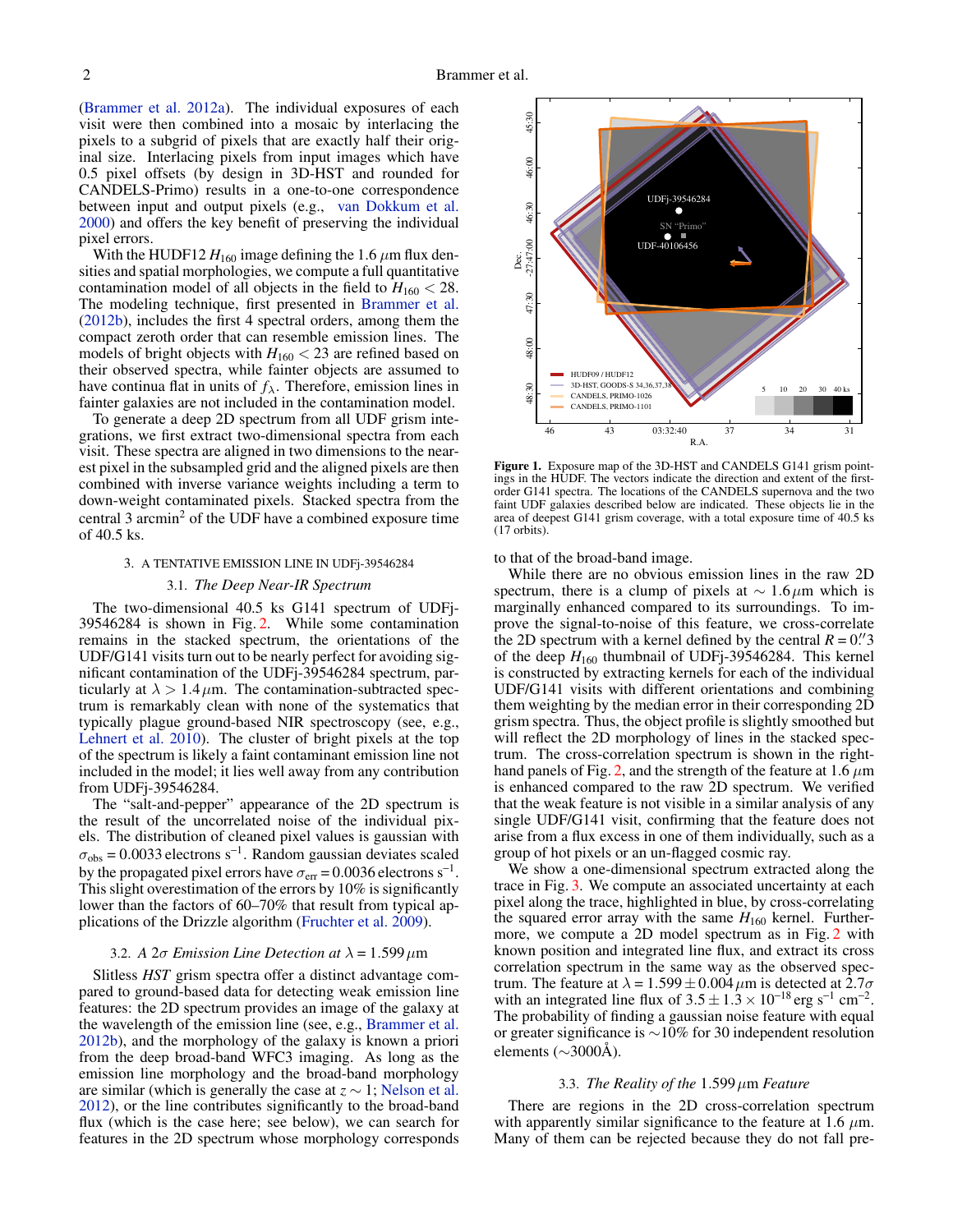

<span id="page-2-0"></span>Figure 2. The deep G141 grism spectrum of UDFj-39546284. The left panels show the pixels as observed and modeled, and the right panels show the spectra cross-correlated with the *H*<sub>160</sub> object profile to enhance weak features. The first row shows the stacked spectrum as observed. The second row shows the contamination model ([§2\)](#page-0-1), with some aliasing due to the unequal weights of the interlaced Primo mosaics. The third row shows the observed spectrum cleaned of this contamination. There is a weak emission feature in the cross-correlation spectrum at  $\lambda = 1.599 \,\mu$ m. The bottom row shows the emission line model of UDFj-39546284 where the morphology is derived from the observed  $H_{160}$  image (see also Fig. [3\)](#page-2-1).



<span id="page-2-1"></span>Figure 3. Optimal extraction of the UDFj-39546284 spectrum (left) and that of a comparison object, UDF-40106456(right). The top panels show the stacked 2D spectra and the spectra cross-correlated with the  $H_{160}$  image kernel, which is indicated at left. The upper spectra show the 2D cross-correlation extracted along the trace and scaled by the G141 sensitivity curve and  $\Delta\lambda$  of the spectrum, which for a uniform kernel would give an integrated line flux with the units as labeled. The same cross-correlation is applied to the 2D pixel variance array, yielding the uncertainties shaded in gray. The bottom panels show the signal-to-noise spectrum. While there are additional apparently significant features at  $\lambda < 1.5 \mu m$ , these are likely due to contamination rather than coming from UDFj-39546284 ([§3.3\)](#page-1-1). The gray curves in the bottom panels show the S/N in  $R = 0$ .<sup>1</sup> apertures along the trace. The red curves indicate the potential contamination from nearby sources. The filled orange regions are model emission line spectra, whose shapes match those of the observed lines.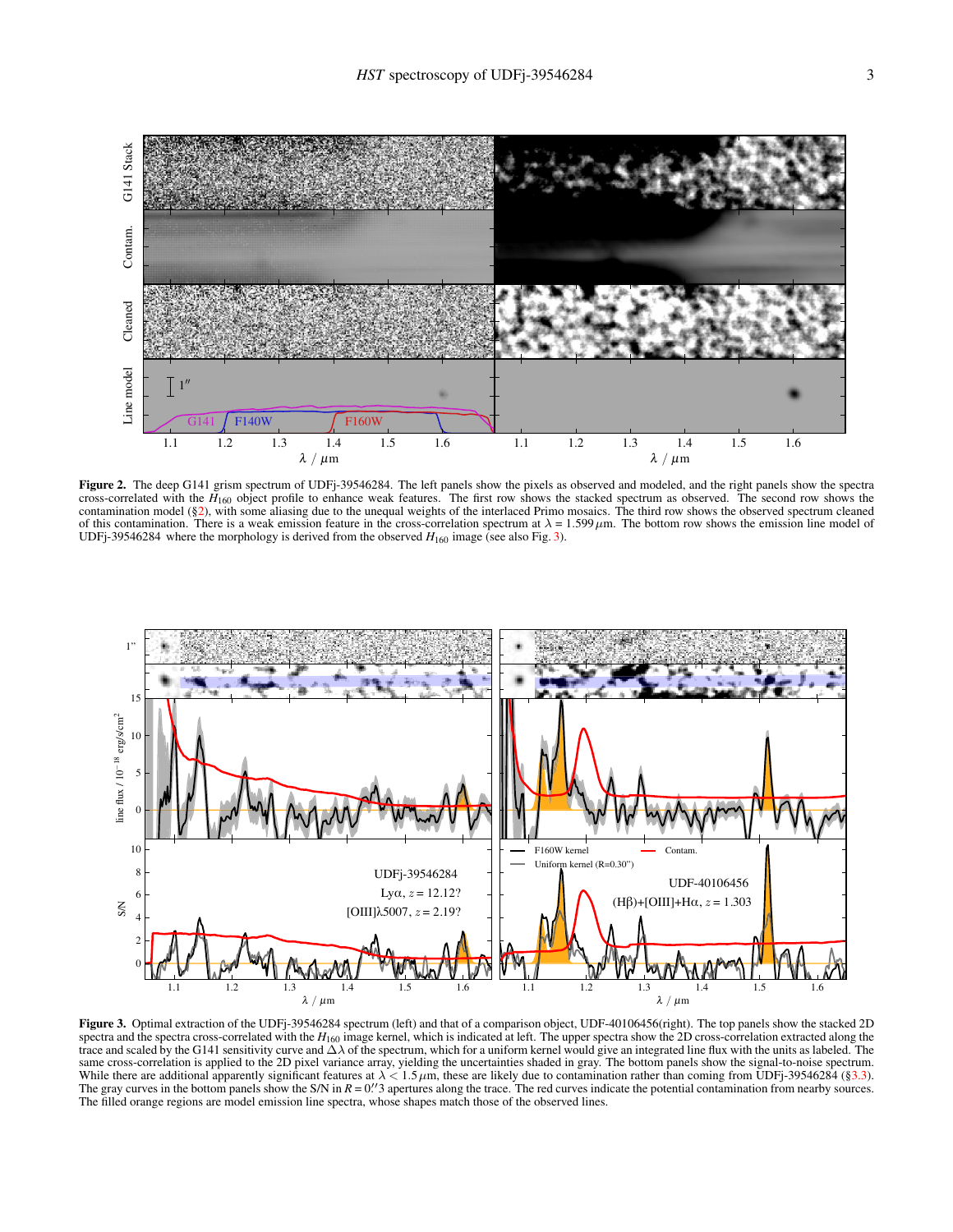cisely along the trace of the grism spectrum. There are enhancements found near the trace at  $\lambda = 1.14 \,\mu \text{m}$  and  $1.22 \,\mu \text{m}$ , though these wavelengths suffer from higher contamination perhaps consisting of faint emission lines not included in the contamination model. The *HST*/WFC3 broad-band photometry places strong constraints on the possibility that these lines come from UDFj-39546284: either of the bluer lines alone would result in  $Y_{105}$  or  $J_{125}$  two magnitudes brighter than the  $2\sigma$  HUDF12 limits.

In contrast, the  $1.599 \mu m$  line is consistent with the HUDF12 photometry. Within the same 0."3 aperture used to measure the line flux, we measure  $H_{160} = 29.04$  for the  $H_{160}$ kernel. This is 27% brighter than the [Ellis et al.](#page-4-2) [\(2013\)](#page-4-2) magnitude measured within an 0.  $25$  aperture, but is only  $73\%$ of the total magnitude measured by [Bouwens et al.](#page-4-10) [\(2013\)](#page-4-10). These differences are consistent with aperture corrections of the extended source, which shows a faint extended tail to the NE in the  $H_{160}$  image [\(Bouwens et al.](#page-4-10) [2013\)](#page-4-10). A pure emission line with the observed flux would result in  $H_{160} = 28.92$ ; the line accounts for  $110 \pm 40\%$  ( $1\sigma$ ) of the *H*<sub>160</sub> flux. This corresponds to a  $(1,2)$  $\sigma$  limit on the observed-frame equivalent width of the line of  $EW$  > (7300, 1300) A.

We test our technique by analyzing faint lines of another UDF galaxy with a secure redshift, UDF-40106456(right pan-els of Fig. [3\)](#page-2-1). This galaxy has  $H_{160} = 27.4$  and unambiguous emission lines of H $\alpha$  and [O III] $\lambda$ 4959,5007 at  $z = 1.303$ visible in the stacked 2D spectrum before cross-correlation. Using the cross-correlation technique we find a significant detection of  $H\beta$  even though the line is barely visible in the original spectrum. Two spurious features are detected at  $1.24 \mu m$  and  $1.29 \mu m$  with comparable flux as the tentative line in UDFj-39546284. These are both clearly associated with residual contamination from another source at the top of the 2D spectrum. The H $\alpha$  line flux of UDF-40106456 is  $9.5 \pm 1.0 \times 10^{-18}$  erg s<sup>-1</sup> cm<sup>-2</sup>, just three times brighter than the UDFj-39546284 emission line. The detection significance is S/N∼10 and the cross-correlation technique enhances the detection significance by a factor of two compared to simple photometry along the trace within an equivalent 0."30 aperture. This example demonstrates that the cross-correlation technique works and is able to recover extremely faint emission lines.

## 4. LINE IDENTIFICATION

# 4.1. *Is UDFj-39546284 at z* = 12?

If the galaxy is at  $z \sim 12$ , as is suggested based on its strong photometric break between the  $JH_{140}$  and  $H_{160}$  filters [\(Ellis](#page-4-2) [et al.](#page-4-2) [2013;](#page-4-2) [Bouwens et al.](#page-4-10) [2013\)](#page-4-10), the line—if real—can be identified as Ly- $\alpha$  redshifted to  $z = 12.12$ . The rest-frame equivalent width of Ly- $\alpha$  would not be unreasonably high at  $> 170$  Å (accounting for the  $z = 12$  Lyman break in  $H_{160}$ ); such values can be reached in young, low metallicity starbursts at high redshift [\(Schaerer](#page-5-7) [2003\)](#page-5-7). However, such strong Ly- $\alpha$ emission might be unexpected early in the reionization epoch when the neutral fraction is high [\(Santos](#page-5-8) [2004;](#page-5-8) but see also [Dijkstra et al.](#page-4-14) [2011\)](#page-4-14). More to the point, if the line is real it can account for most or all of the  $H_{160}$  flux, meaning that the photometric break does not necessarily reflect a strong continuum break and the photometric redshift is unreliable. Therefore the line could also be a longer-wavelength feature at much lower redshift, a possibility discussed by [Ellis et al.](#page-4-2) [\(2013\)](#page-4-2).

## 4.2. *Low redshift solutions—[O III] at*  $z = 2.2$

Although we cannot exclude other low redshift identifications such as [O II] at  $z = 3.28$  or H $\alpha$  at  $z = 1.44$ , a likely possibility is that the line is [O III] $\lambda$ 4959,5007 at  $z = 2.19 \pm 0.01$ . A population of extreme [O III] emission line galaxies at *z* ∼ 1.7 was recently identified by [van der Wel et al.](#page-5-9) [\(2011\)](#page-5-9) from their significant line contribution to the  $J_{125}$  photometry in the CANDELS survey. Additional galaxies with [O III] restframe equivalent widths reaching 2000 Å have been identified in WFC3 grism spectroscopy by [Atek et al.](#page-4-15) [\(2011\)](#page-4-15) and [Brammer et al.](#page-4-12) [\(2012b\)](#page-4-12). The strongest emitters in [van der](#page-5-9) [Wel et al.](#page-5-9) [\(2011\)](#page-5-9) have  $J_{125} - H_{160} \sim -1$ , with [O III] in the *J*<sup>125</sup> band. While such colors can mimic those of high-redshift dropout galaxies [\(Atek et al.](#page-4-15) [2011\)](#page-4-15), even more extreme equivalent widths at  $\gtrsim$ 3000 Å (rest-frame) are required to reach *J*<sub>125/140</sub> − *H*<sub>160</sub> > 1.4 observed for UDFj-39546284.

## 4.3. *Discovery of a Possible Analog: An Extreme [O III] Emitter at z* = 1.605

We have discovered a very bright example of such an extreme emission line galaxy in G141 grism observations of the EGS field (GO-12547, PI: Cooper). This remarkable object, EGS-XEW-1, located at  $\alpha = 14:17:58.2$ ,  $\delta = +52:31:35$ and shown in Fig. [4,](#page-4-16) is an "[O III] blob" at  $z = 1.605$  with  $JH_{140} = 21.5$  and a complex morphology comprised of diffuse (A) and compact  $(B)$  components separated by  $1''$ . The exposure times and dithered pixel sampling for the Cooper et al. grism program are nearly identical to those of 3D-HST, and the spectra were processed with the 3D-HST interlacing software as described above. The diffuse component, which is extended over more than  $1''$  (8.5 kpc), has a combined observed-frame equivalent width of nearly 9000 Å for the blended H $\beta$  and [O III] $\lambda$ 4959,5007 emission lines. The more compact component has  $EW=3000 \pm 160$  Å.

The broad-band SED of EGS-XEW-1 is compared to that of UDFj-39546284 in the right panel of Fig. [4.](#page-4-16) The spectral break that results from a line such as the one observed in EGS-XEW-1 is just large enough to satisfy the  $2\sigma$  limit on the  $JH_{140} - H_{160}$  dropout color of UDFj-39546284. However, if UDFj-39546284 had exactly the same spectrum as EGS-XEW-1, the [O II]λ3727 line would probably be detected in the bluer WFC3 HUDF12 photometry. Interestingly, EGS-XEW-1 has much redder UV colors than  $f_{\lambda} \sim \lambda^{-2}$  observed for the high equivalent width starbursts at similar redshifts [\(van der Wel et al.](#page-5-9) [2011;](#page-5-9) [Brammer et al.](#page-4-12) [2012b\)](#page-4-12), which, if also true for UDFj-39546284, could help explain the lack of  $z = 2$ Ly- $\alpha$  observed for that source [\(Ellis et al.](#page-4-2) [2013\)](#page-4-2). While not a perfect match, EGS-XEW-1 provides a directly-observed route to a plausible low-redshift interpretation for the UDFj-39546284 photometry.

## 5. DISCUSSION AND CONCLUSIONS

We have described a deep *HST* grism spectrum of the candidate  $z = 12$  galaxy UDFj-39546284. Using the known emission line morphology to increase the line sensitivity of the slitless grism spectrum, we detect a tentative emission line at  $\lambda = 1.599 \,\mu \text{m}$  with flux  $3.5 \pm 1.3 \times 10^{-18} \text{ erg s}^{-1} \text{ cm}^{-2}$  and observed-frame equivalent width  $> 7300 \,\text{\AA}$ .

While the current observations do not conclusively forbid the *z* = 12 interpretation of UDFj-39546284, a number of independent factors conspire to suggest that the  $2.7\sigma$  line is in fact real and that the true redshift of UDFj-39546284 is  $z \sim 2.2$ .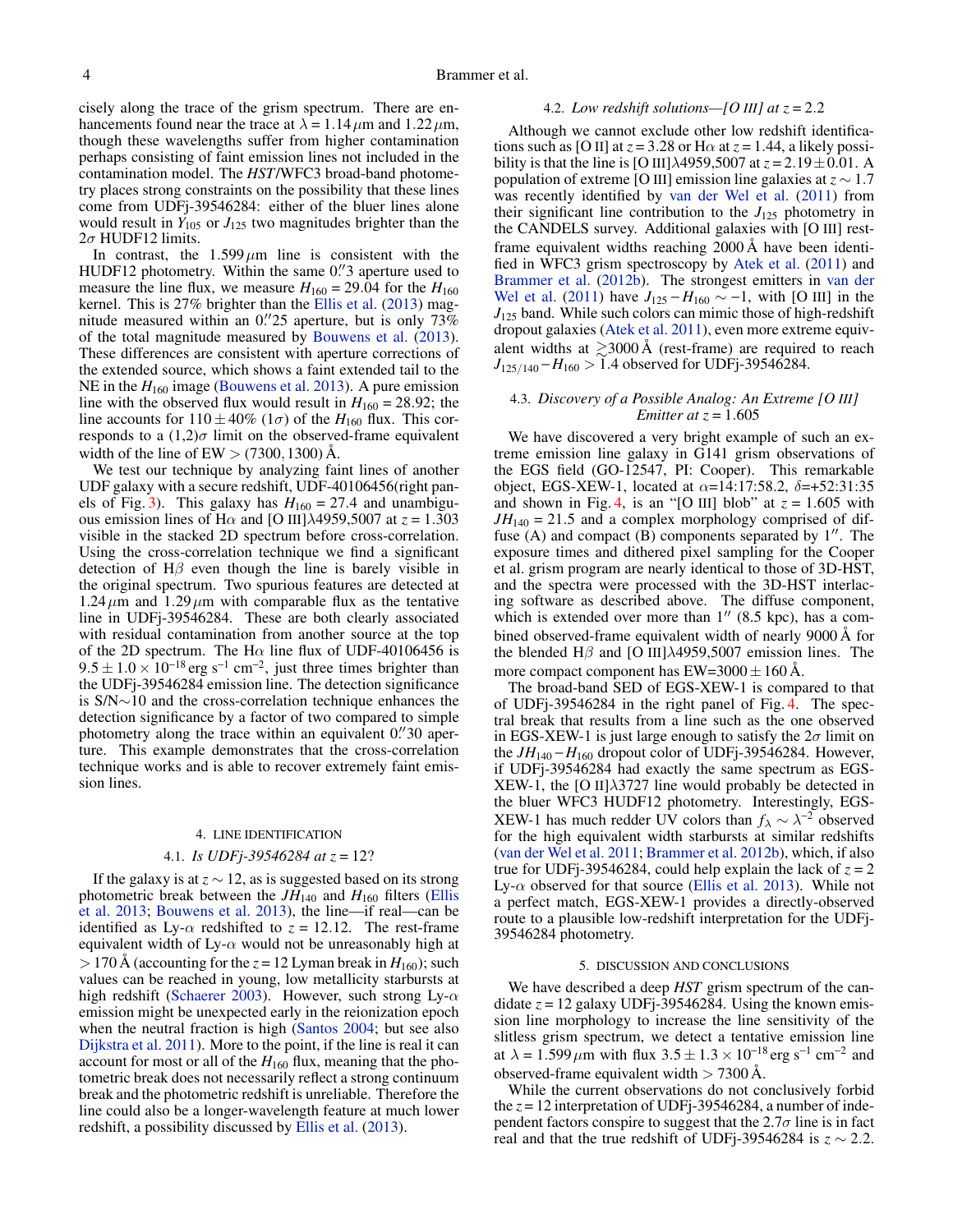

<span id="page-4-16"></span>Figure 4. WFC3/G141 spectrum and broad-band SED of EGS-XEW-1, an "[O III] blob" at  $z = 1.605$  with extreme [O III] emission lines and colors similar to UDFj-39546284. The asymmetric line profile of component A is consistent with lines of Hβ and the [O III] $\lambda$ 4959,5007 doublet as indicated; the lines are unambiguously resolved for component B, at the same redshift. The right panel shows the SED of the blob normalized to that of the UDFj-39546284 *H*<sup>160</sup> magnitude. Non-detections for UDFj-39546284 are shown with  $2\sigma$  upper limits taken from [Bouwens et al.](#page-4-10) [\(2013\)](#page-4-10). Along with the G141 spectrum, ground-based photometry of the blob from the NEWIRM Medium Band Survey (NMBS) [\(Whitaker et al.](#page-5-10) [2011\)](#page-5-10) is shown in blue, redshifted such that the [O III] line would have been observed at  $1.6 \mu$ m and scaled to account for the different NMBS-J3,  $JH_{140}$ , and  $H_{160}$  passbands. The inset shows a color thumbnail of the blob created from  $HST$  ACS/ $V_{606}$ , ACS/ $I_{814}$ , and WFC3/ $JH_{140}$  images.

First, the line is observed at just the right wavelength and flux to satisfy both the HUDF  $H_{160}$  detection and the >1.4 mag dropout at  $\lambda$  < 1.595  $\mu$ m in the bluer *HST* bands. If the feature were observed just 4 pixels (93 Å) bluer it would violate the constraints on *JH*<sup>140</sup> by a magnitude. Second, [Bouwens et al.](#page-4-10) [\(2013\)](#page-4-10) demonstrate that without a significant contribution of Ly- $\alpha$  to the  $H_{160}$  flux, the implied rest-frame UV luminosity for  $z \sim 12$  is some 20× higher than would be expected from the evolution of the luminosity function at  $z = 8-10$ . Third, recent deep spectroscopic surveys of photometric dropouts find a decreasing fraction Ly- $\alpha$  emitters with increasing redshift when the universe was increasingly neutral [\(Pentericci et al.](#page-5-11) [2011;](#page-5-11) [Caruana et al.](#page-4-17) [2012\)](#page-4-17). Fourth, we show that spatiallyextended objects with EW > 7300 Å exist at  $z \sim 2$ . Finally, we find at least two [O III] emitters within 1000 km s<sup>-1</sup> of the  $z = 2.19$  solution for UDFj-39546284 in the 3D-HST coverage of the full GOODS-South field, the nearest separated by  $69''$  (570 kpc); the fact that other galaxies exist at this exact redshift increases the probability that the line is real and is  $[O III]$ λ4959,5007.

If the physical properties of UDFj-39546284 are similar to either the [O III] blob EGS-XEW-1 or to the high equivalent width starbursting dwarf galaxies studied by [van der Wel](#page-5-9) [et al.](#page-5-9) [\(2011\)](#page-5-9), UDFj-39546284 at *z* = 2.2 would represent a new class of object 750 times fainter than the former or ∼30 times fainter than the latter. Scaling from the typical stellar masses of the [van der Wel et al.](#page-5-9) [\(2011\)](#page-5-9) galaxies, UDFj-39546284 would have a stellar mass of order  $10^6 M_{\odot}$ , similar to the mass of a single massive star cluster (e.g., [Reines et al.](#page-5-12) [2008\)](#page-5-12). The extended  $H_{160}$  morphology would then indicate the distribution of ionized gas surrounding the cluster.

The most urgent question is whether the line is real and associated with UDFj-39546284 as opposed to coming from a nearby contaminating object spectrum or simply being a clump of positive noise fluctuations. If the line is real and is [O III] at  $z = 2.2$ , it should be possible to detect the 4959

and 5007 Å lines of the doublet separately, either in (much) deeper grism data or in deep ground-based spectroscopy. H $\alpha$ may also be visible in the  $K$ -band at a similar flux as  $[O III]$ (Fig. [4\)](#page-4-16). Regardless of the reality of the emission line, we have shown that the broad-band SED of UDFj-39546284 provides a reasonable match to a low redshift SED, specifically the *observed* spectrum of EGS-XEW-1, an "[O III] blob" at  $z = 1.605$ , redshifted to  $z = 2.2$ . This study demonstrates that the G141 grism on WFC3 can provide clean spectra with wellunderstood noise properties in deep integrations up to at least 40 ks (17 orbits).

We gratefully acknowledge funding support from the Marie Curie Actions of the European Commission (FP7-COFUND) and STScI grant GO-12177.

*Facilities:* Hubble Space Telescope (WFC3)

#### REFERENCES

- <span id="page-4-15"></span>Atek, H., Siana, B., Scarlata, C., et al. 2011, [ApJ,](http://adsabs.harvard.edu/abs/2011ApJ...743..121A) 743, 121
- <span id="page-4-1"></span>Bouwens, R., Bradley, L., Zitrin, A., et al. 201a, [arXiv/1211.2230,](http://adsabs.harvard.edu/abs/2012arXiv1211.2230B) ApJ, submitted
- <span id="page-4-0"></span>Bouwens, R. J., Illingworth, G. D., Labbe, I., et al. 2011a, [Nature,](http://adsabs.harvard.edu/abs/2011Natur.469..504B) 469, 504
- <span id="page-4-5"></span><span id="page-4-4"></span>Bouwens, R. J., Illingworth, G. D., Oesch, P. A., et al. 2012b, [ApJ,](http://adsabs.harvard.edu/abs/2012ApJ...754...83B) 754, 83
- —. 2011b, [ApJ,](http://adsabs.harvard.edu/abs/2011ApJ...737...90B) 737, 90
- <span id="page-4-10"></span>Bouwens, R. J., Oesch, P. A., Illingworth, G. D., et al. 2013, [arXiv/1211.3105,](http://adsabs.harvard.edu/abs/2012arXiv1211.3105B) ApJL, submitted
- <span id="page-4-11"></span>Brammer, G. B., van Dokkum, P. G., Franx, M., et al. 2012a, [ApJS,](http://adsabs.harvard.edu/abs/2012ApJS..200...13B) 200, 13
- <span id="page-4-12"></span>Brammer, G. B., Sánchez-Janssen, R., Labbé, I., et al. 2012b, [ApJ,](http://adsabs.harvard.edu/abs/2012ApJ...758L..17B) 758, L17
- <span id="page-4-8"></span>Bunker, A. J., Caruana, J., Wilkins, S. M., et al. 2013, [arXiv/1301.4477,](http://adsabs.harvard.edu/abs/2013arXiv1301.4477B) MNRAS, in press
- <span id="page-4-17"></span>Caruana, J., Bunker, A. J., Wilkins, S. M., et al. 2012, [MNRAS,](http://adsabs.harvard.edu/abs/2012MNRAS.427.3055C) 427, 3055
- <span id="page-4-3"></span>Coe, D., Zitrin, A., Carrasco, M., et al. 2013, [ApJ,](http://adsabs.harvard.edu/abs/2013ApJ...762...32C) 762, 32
- <span id="page-4-14"></span>Dijkstra, M., Mesinger, A., & Wyithe, J. S. B. 2011, [MNRAS,](http://ads.astro.puc.cl/abs/2011MNRAS.414.2139D) 414, 2139
- <span id="page-4-13"></span><span id="page-4-2"></span>Ellis, R. S., McLure, R. J., Dunlop, J. S., et al. 2013, [ApJ,](http://adsabs.harvard.edu/abs/2013ApJ...763L...7E) 763, L7 Fruchter, A., Sosey, M., Hack, W., et al. 2009, The MultiDrizzle Handbook, [v3.0,](http://www.stsci.edu/hst/HST_overview/documents/multidrizzle) Tech. rep.
- <span id="page-4-6"></span>Fumagalli, M., Patel, S. G., Franx, M., et al. 2012, [ApJ,](http://adsabs.harvard.edu/abs/2012ApJ...757L..22F) 757, L22
- <span id="page-4-7"></span>Labbé, I., González, V., Bouwens, R. J., et al. 2010, [ApJ,](http://adsabs.harvard.edu/abs/2010ApJ...716L.103L) 716, L103
- <span id="page-4-9"></span>Lehnert, M. D., Nesvadba, N. P. H., Cuby, J.-G., et al. 2010, [Nature,](http://adsabs.harvard.edu/abs/2010Natur.467..940L) 467, 940